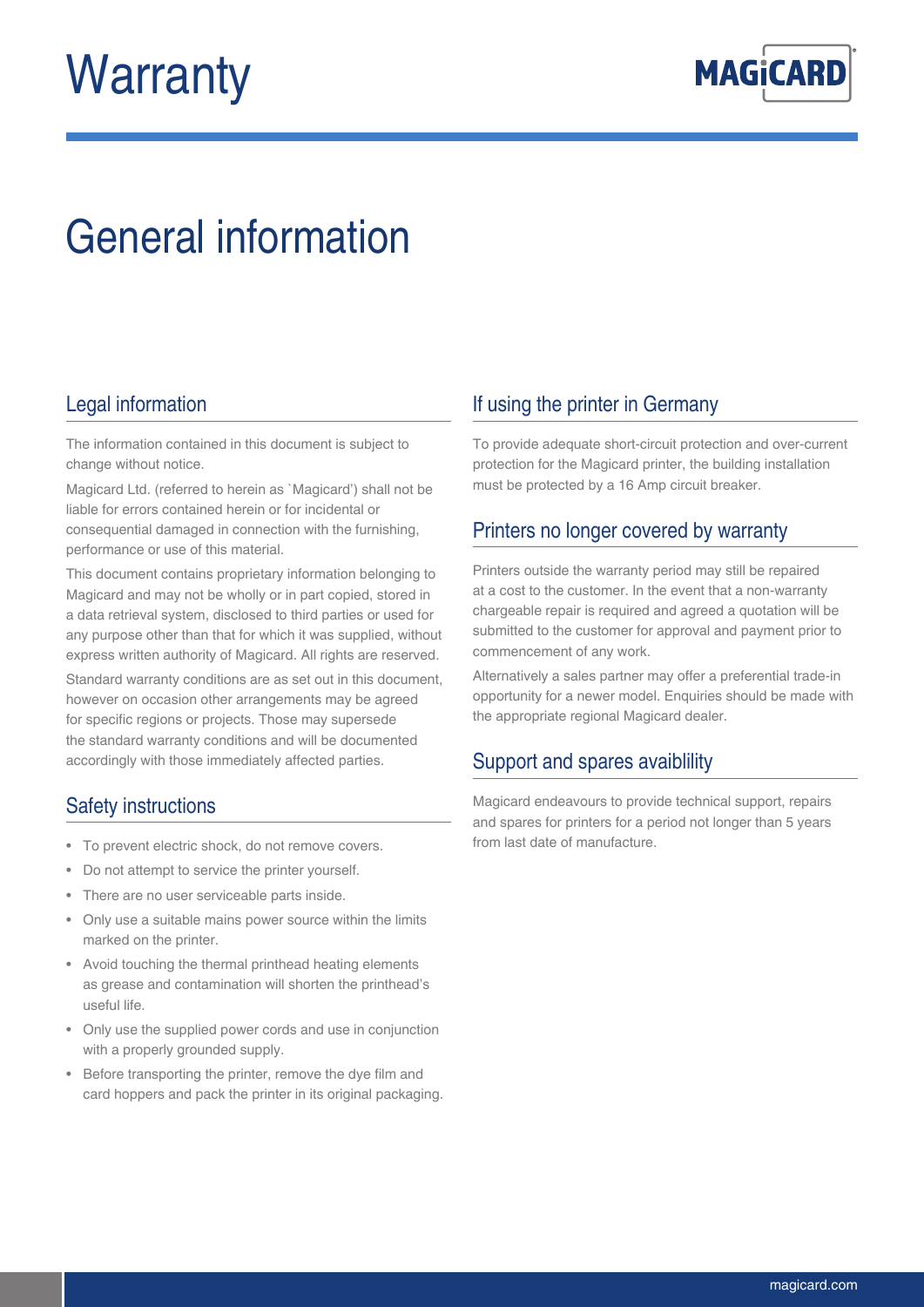





## Limited warranty - Pronto



#### 1. Coverage:

Magicard warrants that the printer `Pronto' shipped with this warranty statement will conform to the manufacturer's specifications and be free from defects in materials or workmanship for a period of 2 years from the date of purchase by the user (1 year in India and selected other territories).

#### 2. Limited printhead warranty:

Magicard warrants that, under normal use and service, thermal printheads will be free from defects in material and workmanship for a period of 2 years from the date of purchase, provided the warranty limitations are met. (1 year in India and selected other territories).

If a warranty claim is submitted for a defective printhead, Magicard has the right to inspect the printhead and samples of the printed and blank card media in use, for the purpose of verifying that the defect has not been caused by foreign particles or substances which have caused chemical or physical damage or non-compliance with any of the warranty exceptions specified. Magicard's decision in any such claim shall be final.

#### 3. Warranty claims:

If the printer proves defective during the warranty period, contact the Magicard service centre for assistance. The Magicard service centre personnel may first ask you to carry out certain simple checks to confirm the nature of the problem and if a return is appropriate they will provide you with a returns authorisation and instructions regarding how and where to return the printer or defective part.

Magicard will repair or replace the defective parts at no charge to the customer.

The customer must pay to return the printer to Magicard and Magicard will in turn pay to return the repaired printer to the customer.

#### Cleaning frequency

The Pronto must been cleaned at least every 700 cards. It is recommended that the printer is cleaned at every dye film change. Correct cleaning technique can be found at:

#### http://support.magicard.com

The warranty is non-transferable.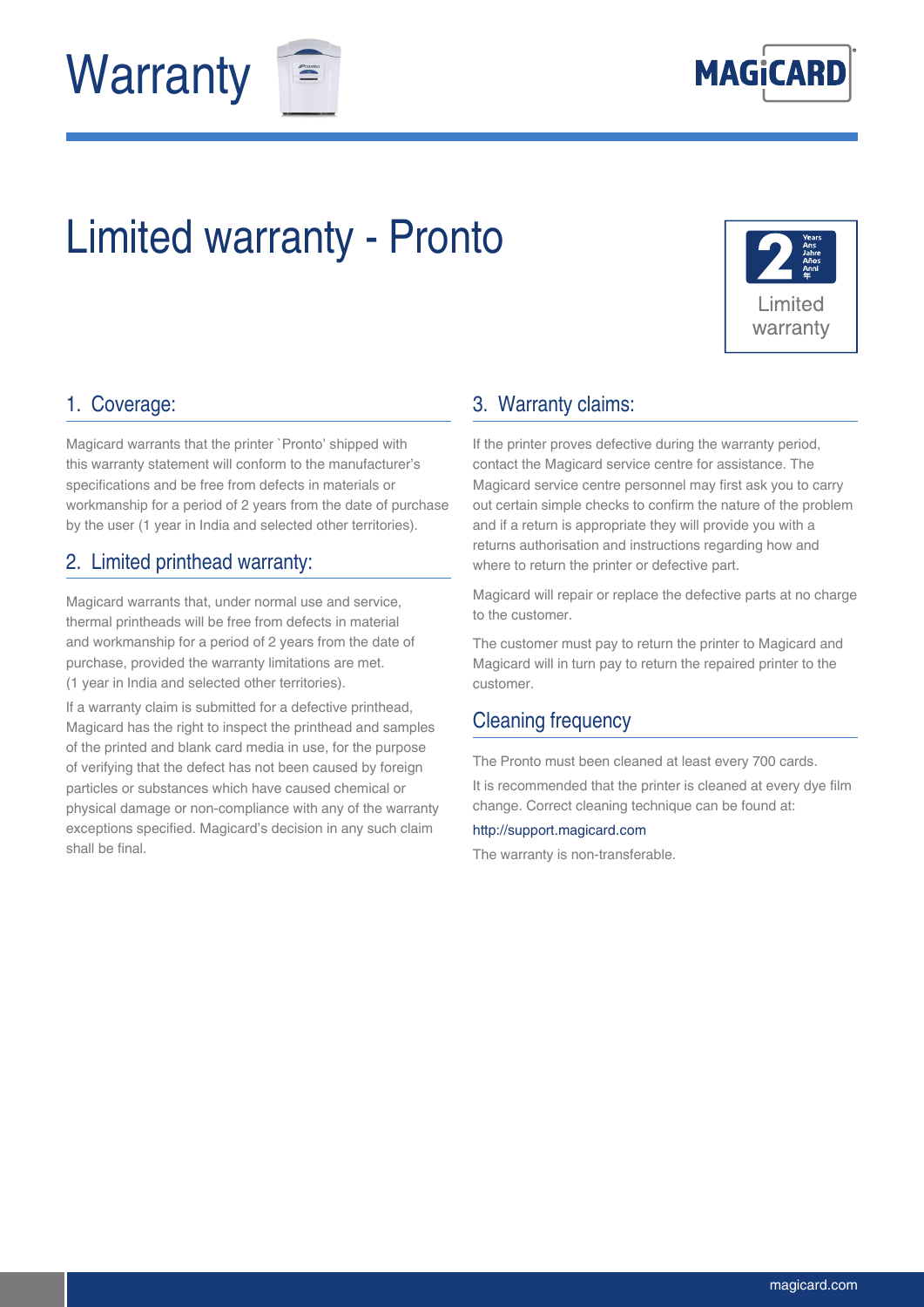



## Limited warranty - Enduro3E



#### 1. Coverage:

Magicard warrants that the printer Enduro3E shipped with this warranty statement will conform to the manufacturer's specifications and be free from defects in materials or workmanship for a period of 3 years from the date of purchase by the user (1 year in India and selected countries).

#### 2. Limited printhead warranty:

Magicard warrants that, under normal use and service, thermal printheads will be free from defects in material and workmanship for a period of 3 years (1 year in India and selected countries) from the date of purchase, provided the warranty limitations are met.

If a warranty claim is submitted for a defective printhead, Magicard has the right to inspect the printhead and samples of the printed and blank card media in use for the purpose of verifying that the defect has not been caused by foreign particles or substances which have caused chemical or physical damage or non-compliance with any of the warranty exceptions specified. Magicard's decision in any such claim shall be final.

#### 3. Warranty claims:

If the printer proves defective during the warranty period, contact the Magicard service centre.

The Magicard service centre personnel may first ask you to carry out certain simple checks to confirm the nature of the problem and if a return is appropriate they will provide you with a returns authorisation and instructions regarding how and where to return the printer or defective part.

Magicard will repair or replace the defective parts at no charge to the customer.

The customer must pay to return the printer to Magicard and Magicard will in turn pay to return the repaired printer to the customer.

#### Cleaning frequency

The Enduro3E must been cleaned at least every 700 cards.

It is recommended that the printer is cleaned at every dye film change. Correct cleaning technique can be found at:

#### http://support.magicard.com

The warranty is non-transferable.